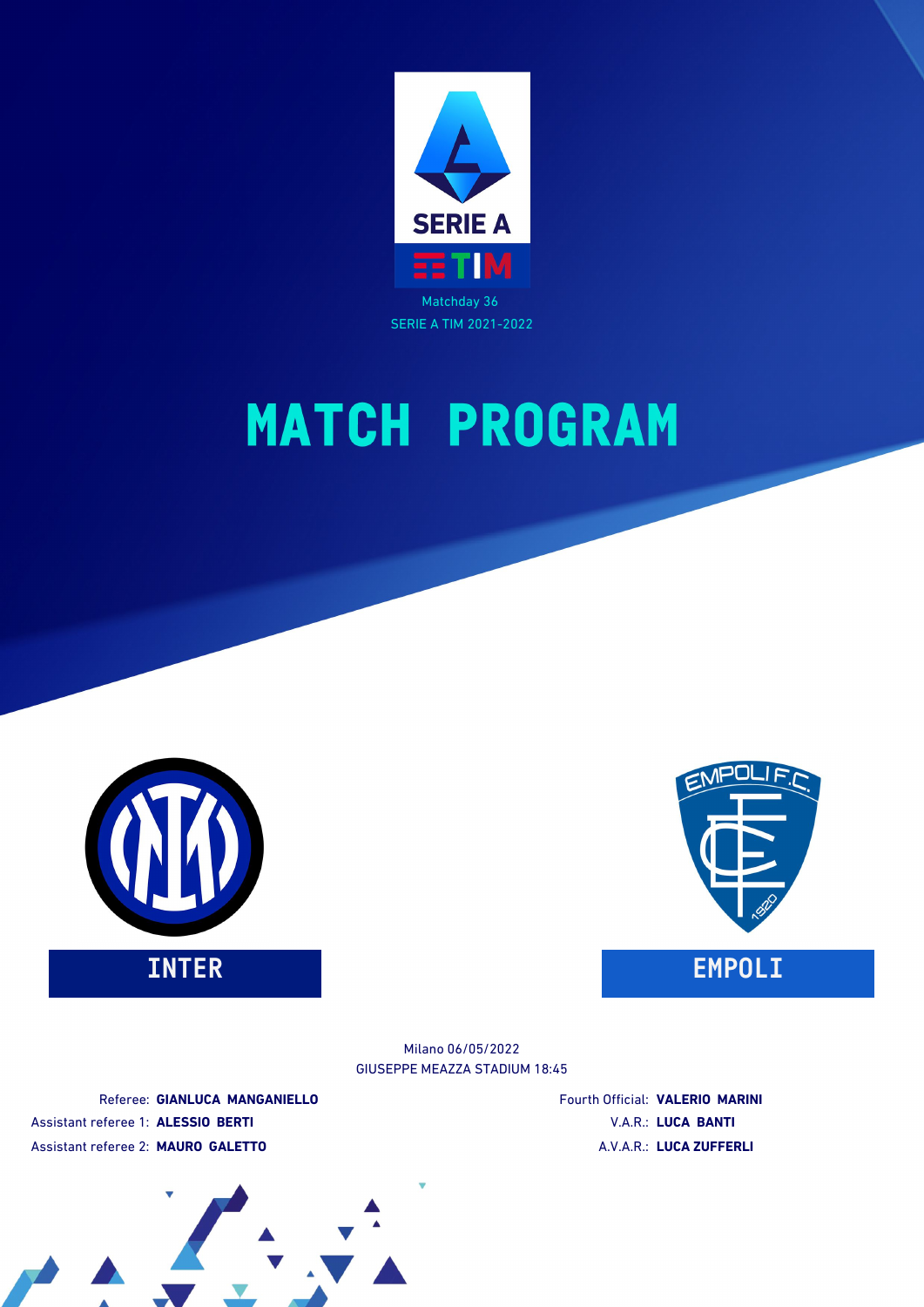

Milano 06/05/2022 GIUSEPPE MEAZZA STADIUM - 18:45



### **SERIE A TIM 2021-22**

| <b>OVERALL</b>   | <b>PTS</b> | P  | W  | D         |                  | GF | GA | <b>GD</b>  |
|------------------|------------|----|----|-----------|------------------|----|----|------------|
| <b>INTER</b>     | 75         | 35 | 22 | 9         | 4                | 74 | 29 | $+45$      |
| <b>EMPOLI</b>    | 37         | 35 | 9  | 10        | 16               | 46 | 65 | $-19$      |
| <b>HOME/AWAY</b> | <b>PTS</b> | P  | W  | D         |                  | GF | GA | <b>AVG</b> |
| <b>INTER</b>     | 39         | 17 | 12 | 3         | $\overline{2}$   | 41 | 14 | 2.4        |
| <b>EMPOLI</b>    | 21         | 17 | 5  | $\bullet$ | $\boldsymbol{6}$ | 19 | 22 | 1.1        |

### **HEAD TO HEAD - LAST 5 MATCHES**

| 2021-22 MD 10 | <b>EMPOLI</b>                         | <b>INTER</b>                                |         |
|---------------|---------------------------------------|---------------------------------------------|---------|
| 27/10/2021    |                                       | 34'(1°T) D. D'AMBROSIO, 21'(2°T) F. DIMARCO | $0-2$   |
| 2018-19 MD 38 | <b>INTER</b>                          | <b>EMPOLI</b>                               |         |
| 26/05/2019    | 6'(2°T) KEITA, 36'(2°T) R. NAINGGOLAN | 31'(2°T) H. TRAORE                          | $2 - 1$ |
| 2018-19 MD 19 | <b>EMPOLI</b>                         | <b>INTER</b>                                |         |
| 29/12/2018    |                                       | <b>27'(2°T) KEITA</b>                       | $0 - 1$ |
| 2016-17 MD 24 | <b>INTER</b>                          | <b>EMPOLI</b>                               |         |
| 12/02/2017    | $14'(1°T)$ EDER, 9'(2°T) A. CANDREVA  |                                             | $2 - 0$ |
| 2016-17 MD 5  | <b>EMPOLI</b>                         | <b>INTER</b>                                |         |
| 21/09/2016    |                                       | 10'(1°T) M. ICARDI, 17'(1°T) M. ICARDI      | $0-2$   |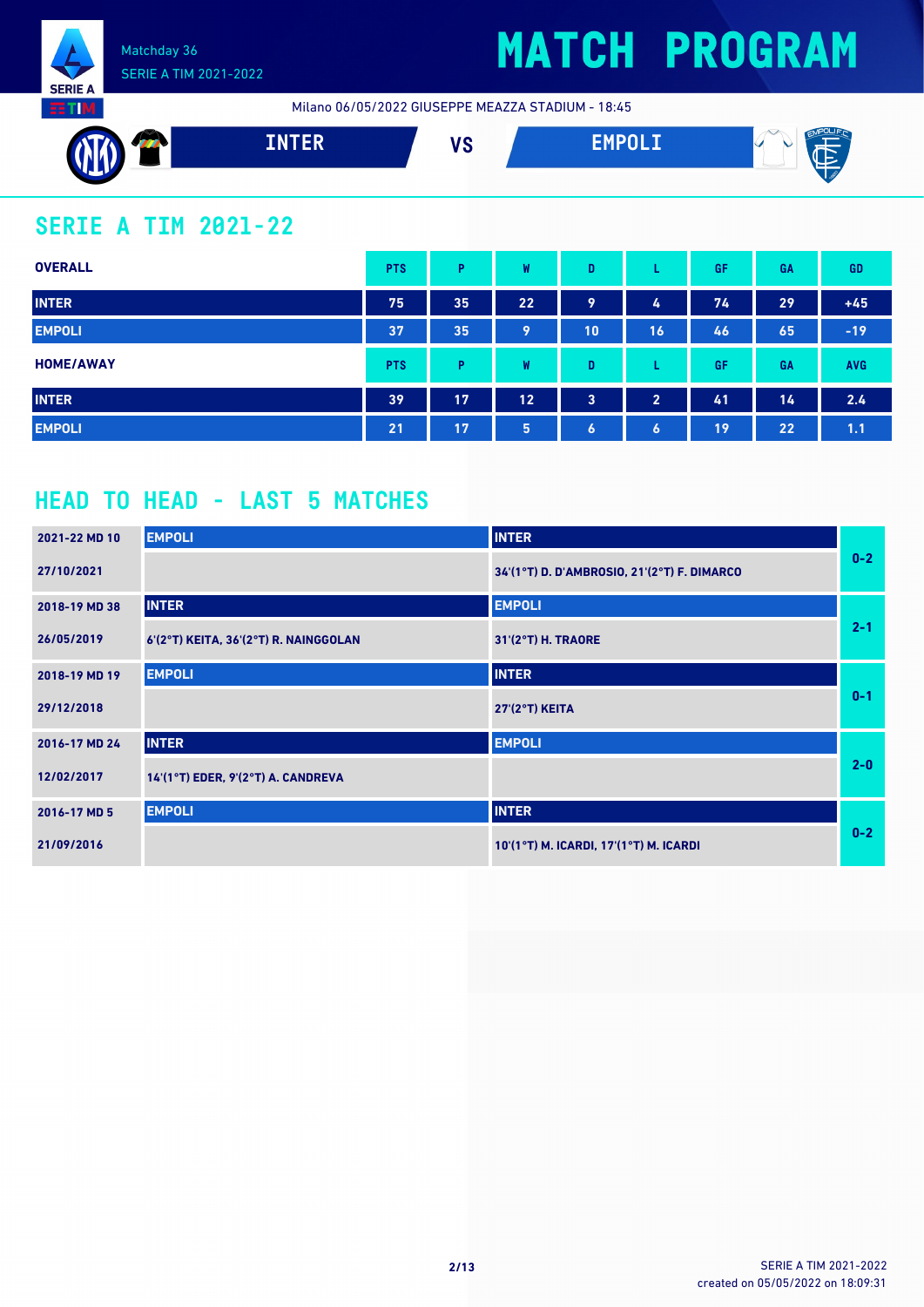

Milano 06/05/2022 GIUSEPPE MEAZZA STADIUM - 18:45



#### **SQUADS**

| <b>INTER</b>                   | CAPS A                | <b>GOALS A</b> | GOALS 2021-22  | CAPS 2021-22   | MINS. 2021-22 |
|--------------------------------|-----------------------|----------------|----------------|----------------|---------------|
| <b>GOALKEEPERS</b>             |                       |                |                |                |               |
| 1 SAMIR HANDANOVIC             | 549                   | 597            | 27             | 34             | 3254          |
| 21 ALEX CORDAZ                 | 110                   | 211            | $\mathbf{0}$   | $\mathbf{0}$   | $\pmb{0}$     |
| <b>WILLIAM ROVIDA</b><br>40    | $\mathbf{0}$          | $\mathbf{0}$   | 0              | $\mathbf{0}$   | $\mathbf{0}$  |
| 97 IONUT RADU                  | 54                    | 84             | $\overline{2}$ | $\mathbf{1}$   | 100           |
| <b>DEFENDERS</b>               |                       |                |                |                |               |
| <b>6 STEFAN DE VRIJ</b>        | 216                   | 15             | $\mathbf 0$    | 27             | 2296          |
| 11 ALEKSANDAR KOLAROV          | 192                   | 23             | $\mathbf{0}$   | 3              | 44            |
| <b>13 ANDREA RANOCCHIA</b>     | 216                   | 13             | $\mathbf{0}$   | 5              | 342           |
| <b>ROBIN GOSENS</b><br>18      | 127                   | 25             | $\mathbf{1}$   | 12             | 641           |
| 32 FEDERICO DIMARCO            | 107                   | 8              | $\overline{2}$ | 30             | 1438          |
| <b>DANILO D'AMBROSIO</b><br>33 | 251                   | 21             | $\mathbf{1}$   | 18             | 1041          |
| <b>36 MATTEO DARMIAN</b>       | 200                   | $\overline{7}$ | $\mathbf{1}$   | 23             | 1541          |
| <b>37 MILAN SKRINIAR</b>       | 207                   | 10             | $\overline{3}$ | 32             | 3074          |
| <b>42 CESARE CASADEI</b>       | $\pmb{0}$             | $\mathbf{0}$   | $\mathbf{0}$   | $\mathbf{0}$   | $\pmb{0}$     |
| <b>43 FABIO CORTINOVIS</b>     | $\mathbf{0}$          | $\mathbf{0}$   | $\mathbf{0}$   | $\overline{0}$ | $\pmb{0}$     |
| <b>46 MATTIA ZANOTTI</b>       | $\mathbf{1}$          | $\mathbf{0}$   | $\mathbf{0}$   | $\mathbf{1}$   | 8             |
| 95 ALESSANDRO BASTONI          | 118                   | 4              | $\mathbf{1}$   | 29             | 2295          |
| <b>MIDFIELDERS</b>             |                       |                |                |                |               |
| 2 DENZEL DUMFRIES              | 30                    | 5              | 5              | 30             | 1949          |
| 5 ROBERTO GAGLIARDINI          | 150                   | 16             | $\overline{2}$ | 17             | 664           |
| 8 MATIAS VECINO                | 216                   | 19             | $\mathbf{1}$   | 17             | 440           |
| <b>14 IVAN PERISIC</b>         | 205                   | 48             | $\overline{7}$ | 32             | 2711          |
| <b>HAKAN CALHANOGLU</b><br>20  | 166                   | 29             | $\overline{7}$ | 31             | 2322          |
| 22 ARTURO VIDAL                | 173                   | 37             | $\mathbf{1}$   | 26             | 765           |
| 23 NICOLO' BARELLA             | 196                   | 14             | 3              | 33             | 2842          |
| <b>MATTIA SANGALLI</b><br>38   | $\mathbf{0}$          | $\mathbf{0}$   | $\mathbf{0}$   | $\mathbf{0}$   | $\pmb{0}$     |
| 47 FRANCO EZEQUIEL CARBONI     | $\mathbf{0}$          | $\mathbf{0}$   | $\mathbf{0}$   | $\mathbf{0}$   | $\pmb{0}$     |
| 77 MARCELO BROZOVIC            | 230                   | 22             | $\overline{2}$ | 32             | 2822          |
| <b>FORWARDS</b>                |                       |                |                |                |               |
| 7 ALEXIS SANCHEZ               | 172                   | 35             | 4              | 25             | 938           |
| <b>9</b> EDIN DZEKO            | 233                   | 98             | 13             | 34             | 2528          |
| <b>10 LAUTARO MARTINEZ</b>     | 132                   | 54             | 17             | 32             | 2139          |
| <b>19 JOAQUIN CORREA</b>       | 146                   | 29             | 4              | 23             | 919           |
| <b>DENNIS CURATOLO</b><br>41   | $\mathbf{0}$          | $\mathbf{0}$   | $\mathbf{0}$   | $\mathbf{0}$   | $\mathbf{0}$  |
| <b>FELIPE CAICEDO</b><br>88    | 116                   | 29             | $\mathbf{1}$   | 11             | 327           |
| <b>STAFF</b>                   |                       |                |                |                |               |
| <b>Coach</b>                   | <b>SIMONE INZAGHI</b> |                |                |                |               |

One yellow card from a suspension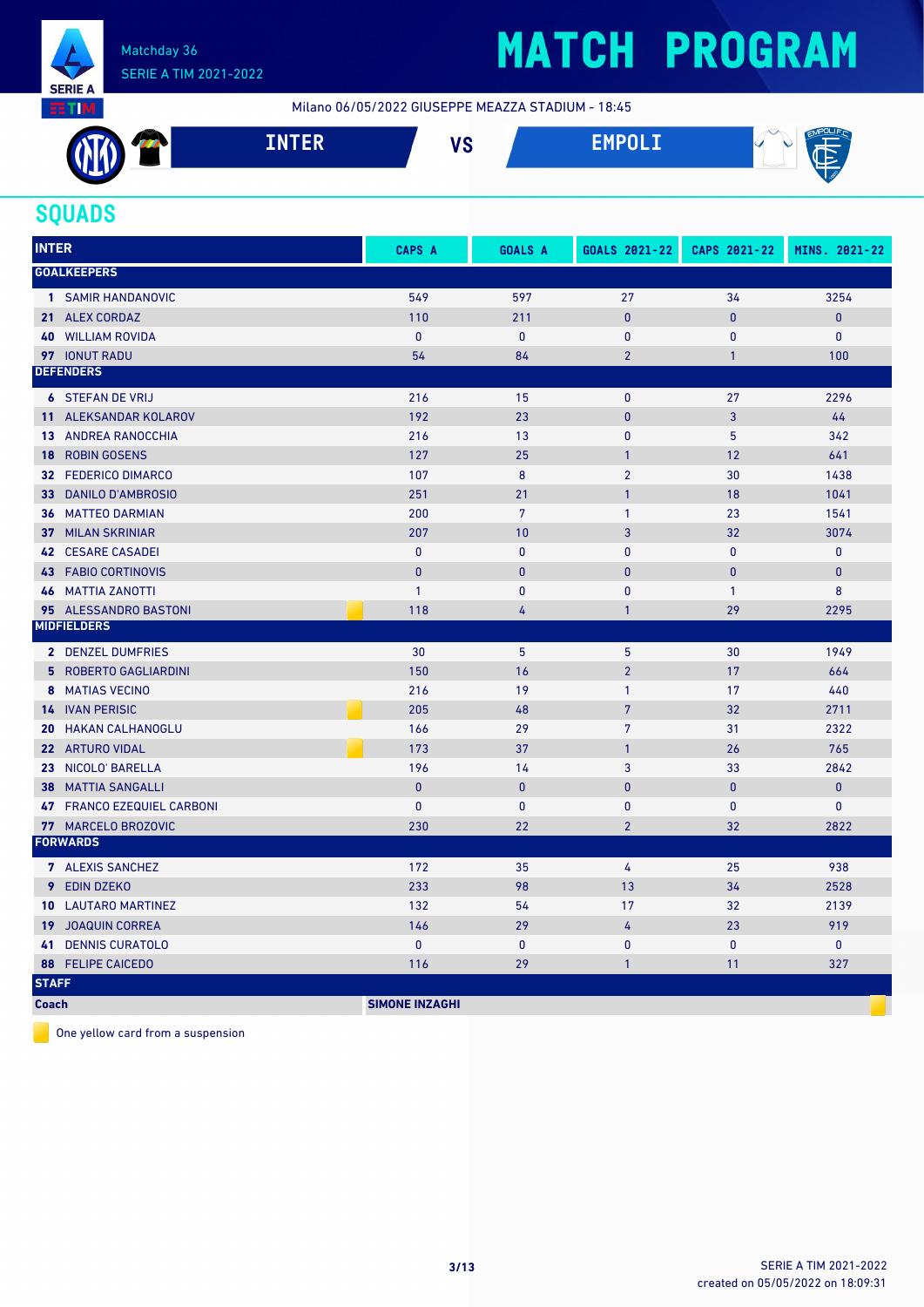

Milano 06/05/2022 GIUSEPPE MEAZZA STADIUM - 18:45

|                 | <b>INTER</b>               | <b>VS</b>                  |                  | <b>EMPOLI</b>    |              |               |
|-----------------|----------------------------|----------------------------|------------------|------------------|--------------|---------------|
| <b>EMPOLI</b>   |                            | CAPS A                     | GOALS A          | GOALS 2021-22    | CAPS 2021-22 | MINS. 2021-22 |
|                 | <b>GOALKEEPERS</b>         |                            |                  |                  |              |               |
|                 | 1 SAMIR UJKANI             | 49                         | 75               | $\mathbf{0}$     | $\bf{0}$     | $\mathbf 0$   |
|                 | 12 KLEMEN HVALIC           | $\mathbf{0}$               | $\mathbf{0}$     | $\mathbf{0}$     | $\bf{0}$     | 0             |
|                 | 13 GUGLIELMO VICARIO       | 39                         | 71               | 65               | 35           | 3378          |
|                 | 22 JACOPO FURLAN           | $\mathbf{0}$               | $\mathbf{0}$     | $\mathbf{0}$     | $\mathbf{0}$ | $\pmb{0}$     |
|                 | 38 VALERIO BIAGINI         | $\bf{0}$                   | $\bf{0}$         | 0                | 0            | 0             |
|                 | <b>DEFENDERS</b>           |                            |                  |                  |              |               |
|                 | 3 RICCARDO MARCHIZZA       | 43                         | $\mathbf 0$      | $\mathbf{0}$     | 19           | 1433          |
|                 | <b>6 SIMONE ROMAGNOLI</b>  | 62                         | $\overline{2}$   | $\overline{2}$   | 17           | 1408          |
| 20              | RICCARDO FIAMOZZI          | 21                         | $\mathbf{0}$     | $\mathbf{0}$     | 9            | 583           |
| 21              | <b>LIBERATO CACACE</b>     | 8                          | $\mathbf{0}$     | $\mathbf{0}$     | 8            | 413           |
| 26              | <b>LORENZO TONELLI</b>     | 126                        | 12               | $\mathbf{0}$     | 14           | 942           |
| 30              | PETAR STOJANOVIC           | 31                         | $\mathbf{1}$     | $\overline{1}$   | 31           | 2712          |
| 31.             | <b>ALESSIO RIZZA</b>       | $\mathbf{0}$               | $\mathbf{0}$     | $\mathbf{0}$     | $\mathbf{0}$ | 0             |
| 33              | <b>SEBASTIANO LUPERTO</b>  | 66                         | $\mathbf{0}$     | $\mathbf{0}$     | 21           | 1824          |
|                 | <b>34 ARDIAN ISMAJLI</b>   | 36                         | $\mathbf{1}$     | $\mathbf{0}$     | 19           | 1358          |
| 36              | <b>LEONARDO PEZZOLA</b>    | $\mathbf{0}$               | $\mathbf{0}$     | $\mathbf{0}$     | $\mathbf{0}$ | $\pmb{0}$     |
|                 | <b>42 MATTIA VITI</b>      | 19                         | 0                | $\mathbf{0}$     | 19           | 1505          |
|                 | <b>65 FABIANO PARISI</b>   | 22                         | $\bf{0}$         | $\pmb{0}$        | 22           | 1391          |
|                 | <b>MIDFIELDERS</b>         |                            |                  |                  |              |               |
|                 | 5 LEO STULAC               | 46                         | $\mathbf{1}$     | $\mathbf{1}$     | 20           | 805           |
|                 | 7 VALERIO VERRE            | 131                        | $\boldsymbol{6}$ | $\mathbf{0}$     | 18           | 710           |
|                 | <b>8 LIAM HENDERSON</b>    | 39                         | $\overline{2}$   | $\overline{2}$   | 35           | 2063          |
| 10 <sup>°</sup> | <b>NEDIM BAJRAMI</b>       | 32                         | $\boldsymbol{6}$ | $\boldsymbol{6}$ | 32           | 2034          |
| 15              | <b>MARCO BENASSI</b>       | 212                        | 26               | 0                | 16           | 565           |
| 16.             | <b>JACOPO FAZZINI</b>      | $\mathbf{0}$               | $\mathbf{0}$     | $\mathbf{0}$     | $\mathbf{0}$ | $\mathbf{0}$  |
| 23              | <b>KRISTJAN ASLLANI</b>    | 20                         | $\mathbf{0}$     | 0                | 20           | 1176          |
| 25              | <b>FILIPPO BANDINELLI</b>  | 32                         | $\overline{2}$   | $\overline{2}$   | 32           | 1835          |
|                 | 27 SZYMON ZURKOWSKI        | 34                         | 6                | 6                | 32           | 2215          |
|                 | 32 NICOLAS HAAS            | 25                         | 0                | $\mathbf{0}$     | 16           | 1083          |
|                 | <b>35 TOMMASO BALDANZI</b> | $\bf{0}$                   | 0                | $\mathbf 0$      | 0            | $\bf{0}$      |
|                 | <b>FORWARDS</b>            |                            |                  |                  |              |               |
|                 | 9 PATRICK CUTRONE          | 118                        | 19               | $\overline{2}$   | 25           | 1346          |
|                 | 11 FEDERICO DI FRANCESCO   | 118                        | 14               | $\overline{5}$   | 24           | 1418          |
|                 | <b>17 EMMANUEL EKONG</b>   | $\pmb{0}$                  | 0                | 0                | 0            | $\mathbf{0}$  |
|                 | 19 ANDREA LA MANTIA        | 28                         | 4                | $\overline{2}$   | 16           | 482           |
|                 | 99 ANDREA PINAMONTI        | 104                        | 23               | 12               | 34           | 2880          |
| <b>STAFF</b>    |                            |                            |                  |                  |              |               |
| <b>Coach</b>    |                            | <b>AURELIO ANDREAZZOLI</b> |                  |                  |              |               |

One yellow card from a suspension Suspension Suspension Suspension Suspension Suspension Suspension Suspension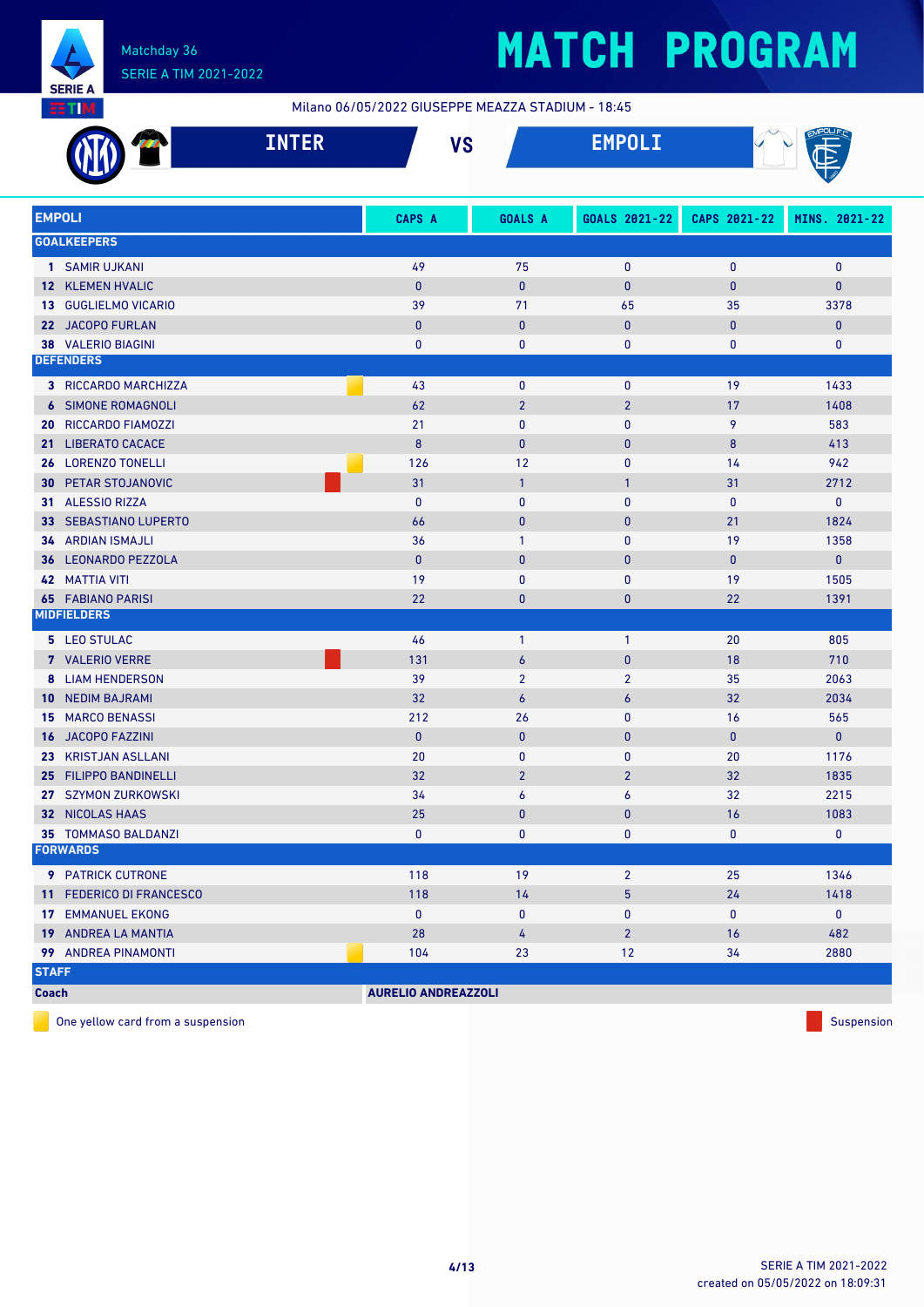

## **MATCH PROGRAM**

Milano 06/05/2022 GIUSEPPE MEAZZA STADIUM - 18:45



### **LAST 5 MATCHES**

| <b>INTER</b>       |                                                                           |                                                                           |         |
|--------------------|---------------------------------------------------------------------------|---------------------------------------------------------------------------|---------|
| <b>MATCHDAY 35</b> | <b>UDINESE</b>                                                            | <b>INTER</b>                                                              | $1 - 2$ |
| 01/05/2022         | 27'(2°T) I. PUSSETTO                                                      | 12'(1°T) I. PERISIC, 39'(1°T) L. MARTINEZ                                 |         |
| <b>MATCHDAY 34</b> | <b>INTER</b>                                                              | <b>ROMA</b>                                                               |         |
| 23/04/2022         | 30'(1°T) D. DUMFRIES, 40'(1°T) M. BROZOVIC, 7'(2°T) L.<br><b>MARTINEZ</b> | 40'(2°T) H. MKHITARYAN                                                    | $3 - 1$ |
| <b>MATCHDAY 33</b> | <b>SPEZIA</b>                                                             | <b>INTER</b>                                                              |         |
| 15/04/2022         | 43'(2°T) G. MAGGIORE                                                      | 31'(1°T) M. BROZOVIC, 28'(2°T) L. MARTINEZ, 48'(2°T) A.<br><b>SANCHEZ</b> | $1 - 3$ |
| <b>MATCHDAY 32</b> | <b>INTER</b>                                                              | <b>HELLAS VERONA</b>                                                      | $2 - 0$ |
| 09/04/2022         | 22'(1°T) N. BARELLA, 30'(1°T) E. DZEKO                                    |                                                                           |         |
| <b>MATCHDAY 31</b> | <b>JUVENTUS</b>                                                           | <b>INTER</b>                                                              | $0 - 1$ |
| 03/04/2022         |                                                                           | 50'(1°T) H. CALHANOGLU                                                    |         |

| <b>EMPOLI</b>      |                                                                                            |                                                               |         |
|--------------------|--------------------------------------------------------------------------------------------|---------------------------------------------------------------|---------|
| <b>MATCHDAY 35</b> | <b>EMPOLI</b>                                                                              | <b>TORINO</b>                                                 | $1 - 3$ |
| 01/05/2022         | 11'(2°T) S. ZURKOWSKI                                                                      | 33'(2°T) A. BELOTTI, 42'(2°T) A. BELOTTI, 51'(2°T) A. BELOTTI |         |
| <b>MATCHDAY 34</b> | <b>EMPOLI</b>                                                                              | <b>NAPOLI</b>                                                 |         |
| 24/04/2022         | 35'(2°T) L. HENDERSON, 38'(2°T) A. PINAMONTI, 43'(2°T) A.<br><b>PINAMONTI</b>              | 44'(1°T) D. MERTENS, 8'(2°T) L. INSIGNE                       | $3 - 2$ |
| <b>MATCHDAY 33</b> | <b>UDINESE</b>                                                                             | <b>EMPOLI</b>                                                 |         |
| 16/04/2022         | 6'(1°T)[A] A. ISMAJLI, 7'(2°T) G. DEULOFEU, 34'(2°T) I.<br>PUSSETTO, 42'(2°T) L. SAMARDZIC | 25'(2°T) A. PINAMONTI                                         | $4 - 1$ |
| <b>MATCHDAY 32</b> | <b>EMPOLI</b>                                                                              | <b>SPEZIA</b>                                                 | $0-0$   |
| 09/04/2022         |                                                                                            |                                                               |         |
| <b>MATCHDAY 31</b> | <b>FIORENTINA</b>                                                                          | <b>EMPOLI</b>                                                 | $1-0$   |
| 03/04/2022         | 13'(2°T) N. GONZALEZ                                                                       |                                                               |         |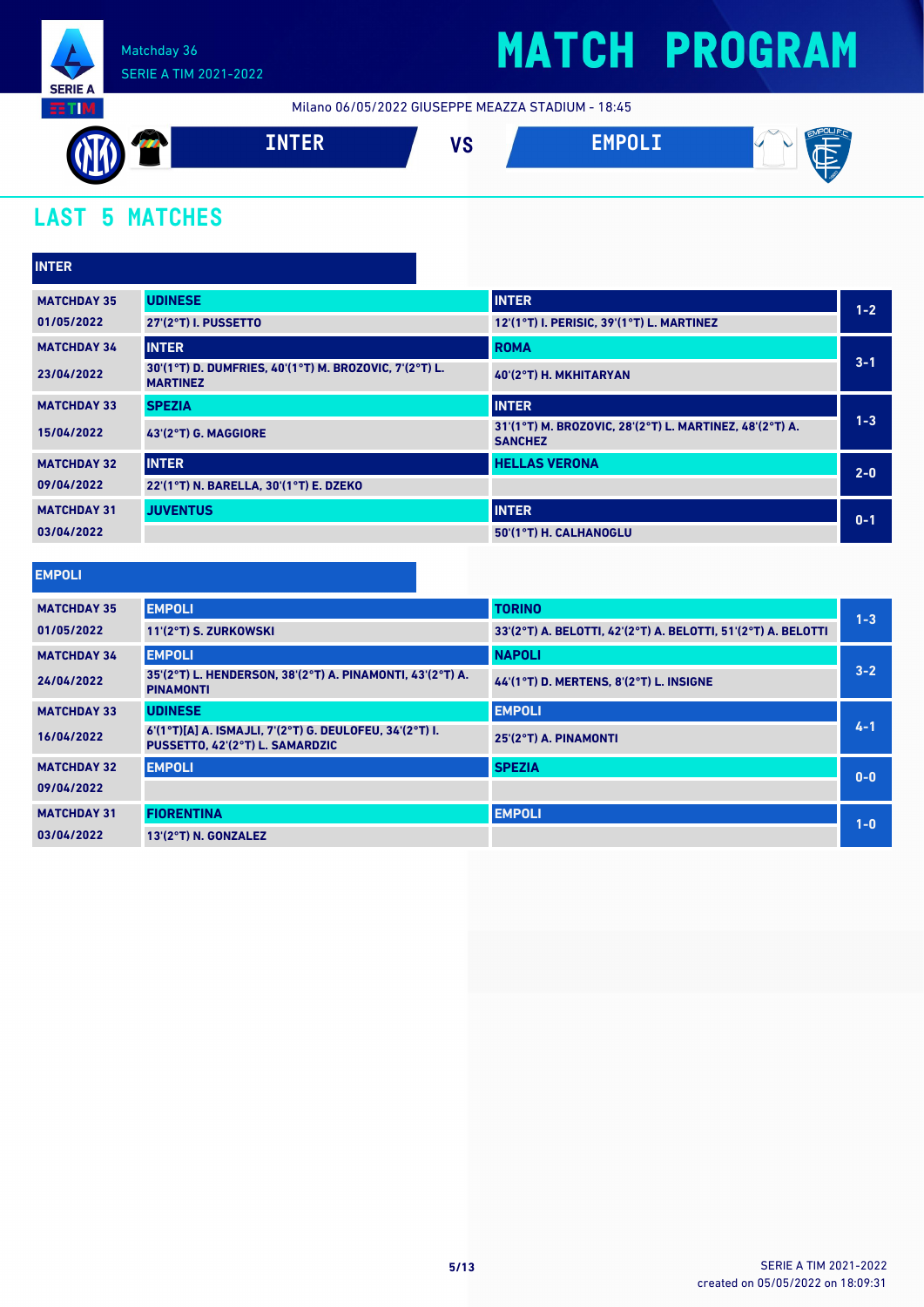

Milano 06/05/2022 GIUSEPPE MEAZZA STADIUM - 18:45

| <b>INTER</b>                             | <b>VS</b> | <b>EMPOLI</b> |               |
|------------------------------------------|-----------|---------------|---------------|
|                                          |           |               |               |
| <b>TEAMS COMPARISON (Average values)</b> |           | <b>INTER</b>  | <b>EMPOLI</b> |
| <b>Goals For</b>                         |           | 2.11          | 1.31          |
| <b>Goals Conceded</b>                    |           | 0.83          | 1.86          |
| <b>Attempts</b>                          |           | 17.03         | 13.43         |
| Attempts on target                       |           | 6.43          | 4.37          |
| <b>Assists</b>                           |           | 1.43          | 0.63          |
| <b>Attacking Plays</b>                   |           | 34.2          | 32.49         |
| <b>Passes Completed</b>                  |           | 451.03        | 311.49        |
| Passes Completed (%)                     |           | 86%           | 79%           |
| <b>Fouls Committed</b>                   |           | 12.43         | 13.49         |
| <b>Dribbling</b>                         |           | 6.69          | 7.97          |
| <b>Team Defense Position</b>             |           | 52.61m        | 51.31m        |
| <b>Key Passes</b>                        |           | 11.03         | 8.51          |
| <b>Offsides</b>                          |           | 1.54          | 2.26          |
| <b>Corners</b>                           |           | 6.46          | 5.2           |
| <b>Cross Completed</b>                   |           | 7.83          | 6.49          |
| <b>Defensive Half Ball Possession</b>    |           | 00'28         | 00'26         |
| <b>Attacking Half Ball Possession</b>    |           | 00'22         | 00'17         |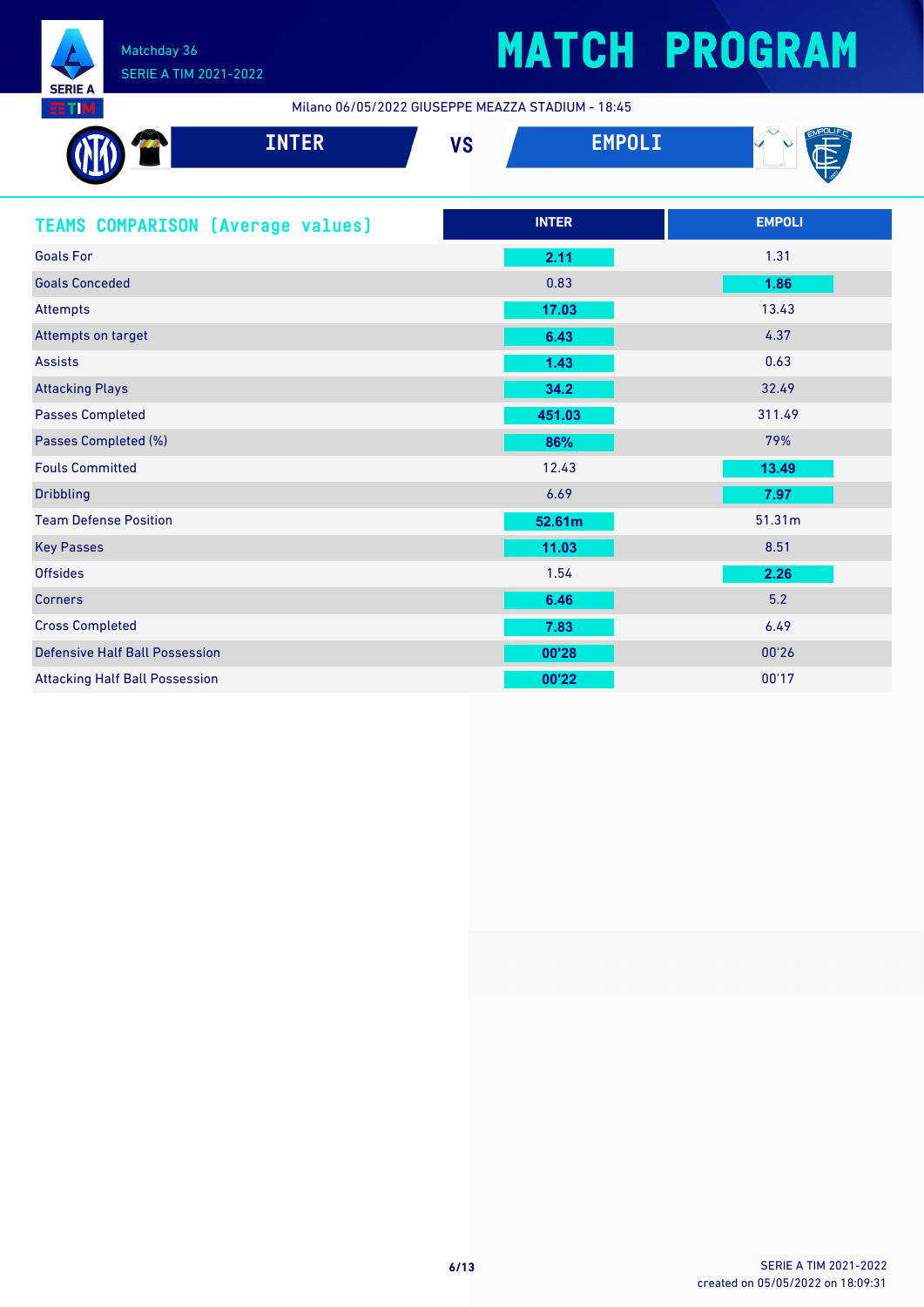

## **MATCH PROGRAM**

Milano 06/05/2022 GIUSEPPE MEAZZA STADIUM - 18:45

$$
\begin{array}{c}\n\text{M} \\
\text{M}\n\end{array}
$$

#### **ATHLETICS PERFORMANCE**

| <b>INTER</b>            | Caps (Min.) | <b>Average (Km)</b> | <b>AVG Sprint</b><br>(Km) | <b>EMPOLI</b>         | Caps (Min.) | Average (Km) | <b>AVG Sprint</b><br>(Km) |
|-------------------------|-------------|---------------------|---------------------------|-----------------------|-------------|--------------|---------------------------|
| 77 M. BROZOVIC          | 32 (2822')  | 11.677              | 0.938                     | 23 K. ASLLANI         | 20 (1176)   | 10.685       | 0.727                     |
| 23 N. BARELLA           | 33 (2842')  | 11.091              | 1.167                     | 27 S. ZURKOWSKI       | 32 (2215')  | 9.98         | 0.97                      |
| 37 M. SKRINIAR          | 32 (3074')  | 10.715              | 0.575                     | 33 S. LUPERTO         | 21(1824)    | 9.936        | 0.694                     |
| 14 I. PERISIC           | 32 (2711')  | 9.869               | 1.214                     | 30 P. STOJANOVIC      | 31 (2712')  | 9.915        | 0.82                      |
| 33 D. D'AMBROSIO        | 18 (1041')  | 9.831               | 0.723                     | <b>6 S. ROMAGNOLI</b> | 17 (1408')  | 9.82         | 0.61                      |
| 20 H. CALHANOGLU        | 31 (2322')  | 9.774               | 0.865                     | <b>42 M. VITI</b>     | 19 (1505')  | 9.674        | 0.629                     |
| 6 S. DE VRIJ            | 27 (2296')  | 9.5                 | 0.501                     | 20 R. FIAMOZZI        | 9(583)      | 9.472        | 0.918                     |
| 2 D. DUMFRIES           | 30 (1949')  | 9.395               | 1.267                     | 99 A. PINAMONTI       | 34 (2880')  | 9.449        | 0.854                     |
| 9 E. DZEKO              | 34 (2528')  | 9.258               | 0.844                     | 8 L. HENDERSON        | 35(2063)    | 9.442        | 0.984                     |
| 95 A. BASTONI           | 29 (2295')  | 9.03                | 0.587                     | 3 R. MARCHIZZA        | 19 (1433')  | 9.294        | 0.866                     |
| 36 M. DARMIAN           | 23 (1541')  | 9.004               | 0.95                      | <b>32 N. HAAS</b>     | 16 (1083')  | 9.179        | 1.082                     |
| 13 A. RANOCCHIA         | 5(342)      | 8.687               | 0.428                     | 34 A. ISMAJLI         | 19 (1358')  | 9.133        | 0.628                     |
| 10 L. MARTINEZ          | 32 (2139')  | 8.423               | 0.769                     | 65 F. PARISI          | 22 (1391')  | 9.113        | 0.935                     |
| <b>5</b> R. GAGLIARDINI | 17(664)     | 8.092               | 0.856                     | 10 N. BAJRAMI         | 32 (2034')  | 8.921        | 0.783                     |
| 32 F. DIMARCO           | 30 (1438')  | 8.03                | 0.886                     | 26 L. TONELLI         | 14 (942')   | 8.603        | 0.628                     |
| <b>7</b> A. SANCHEZ     | 25 (938')   | 6.021               | 0.563                     | 11 F. DI FRANCESCO    | 24 (1418')  | 8.562        | 0.942                     |
| 8 M. VECINO             | 17 (440')   | 6                   | 0.664                     | 25 F. BANDINELLI      | 32 (1835')  | 8.561        | 0.997                     |
| 19 J. CORREA            | 23 (919')   | 5.712               | 0.676                     | 21 L. CACACE          | 8(413)      | 8.535        | 0.892                     |
| 22 A. VIDAL             | 26(765)     | 4.929               | 0.5                       | 9 P. CUTRONE          | 25 (1346')  | 7.975        | 0.927                     |
| <b>18 R. GOSENS</b>     | 6(156)      | 4.475               | 0.561                     | 5 L. STULAC           | 20 (805')   | 6.721        | 0.52                      |
| 11 A. KOLAROV           | 3(44)       | 1.773               | 0.129                     | 7 V. VERRE            | 7(256)      | 6.135        | 0.512                     |
| 46 M. ZANOTTI           | 1(8')       | 1.032               | 0.059                     | 15 M. BENASSI         | 10(384)     | 5.604        | 0.436                     |
| 88 F. CAICEDO           | 2(14)       | 0.996               | 0.072                     | 19 A. LA MANTIA       | 16 (482')   | 4.876        | 0.335                     |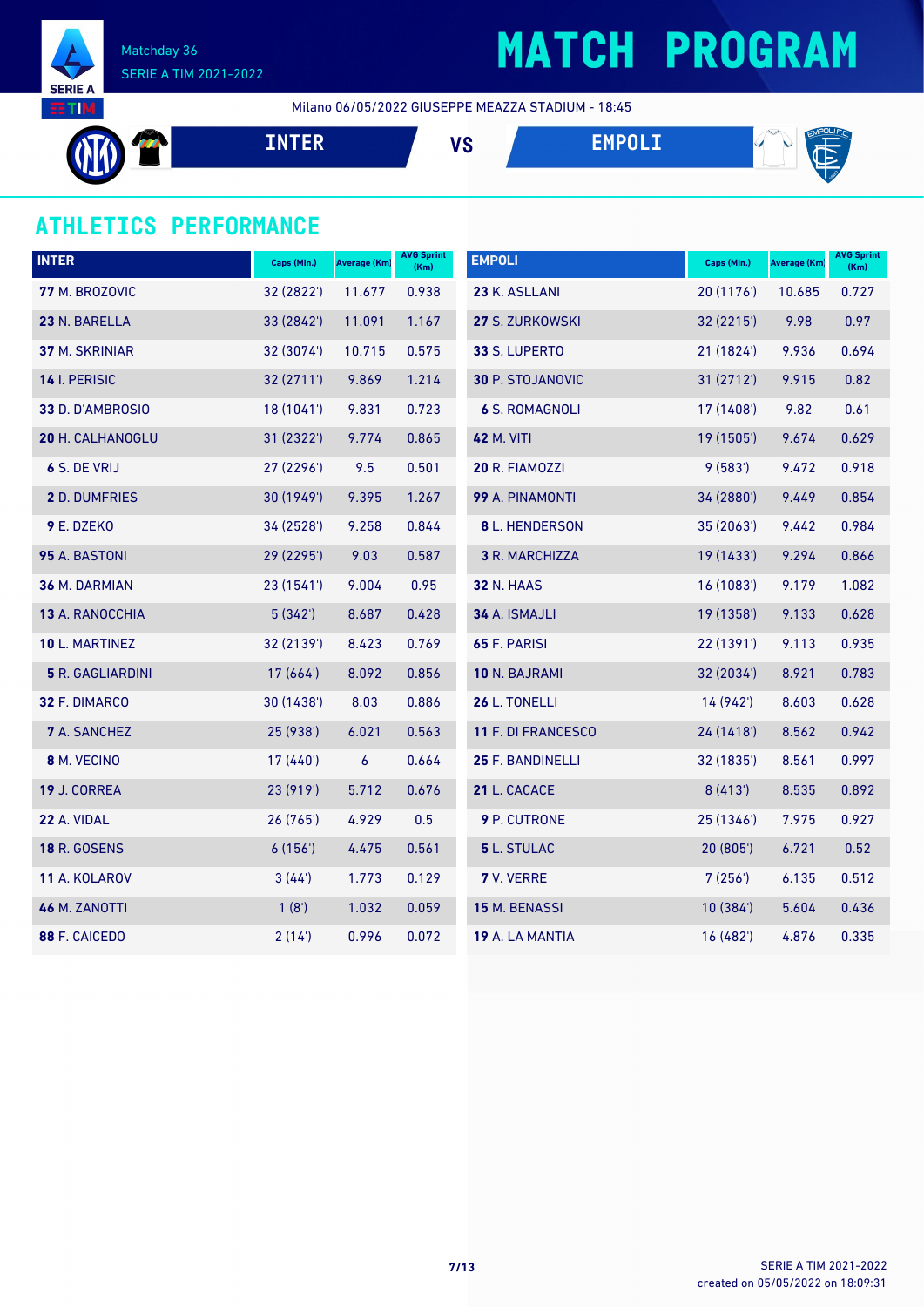Matchday 36 SERIE A TIM 2021-2022

Milano 06/05/2022 GIUSEPPE MEAZZA STADIUM - 18:45



### **MATCHDAY 36**

**SERIE A RETIM** 

|                      |           | INTER vs EMPOLI | 06/05/2022 18:45 |
|----------------------|-----------|-----------------|------------------|
| <b>GENOA</b>         |           | vs JUVENTUS     | 06/05/2022 21:00 |
| <b>TORINO</b>        |           | vs NAPOLI       | 07/05/2022 15:00 |
| <b>SASSUOLO</b>      | <b>VS</b> | <b>UDINESE</b>  | 07/05/2022 18:00 |
| LAZIO                |           | vs SAMPDORIA    | 07/05/2022 20:45 |
| <b>SPEZIA</b>        | <b>VS</b> | <b>ATALANTA</b> | 08/05/2022 12:30 |
| <b>VENEZIA</b>       |           | ys BOLOGNA      | 08/05/2022 15:00 |
| <b>SALERNITANA</b>   |           | vs CAGLIARI     | 08/05/2022 18:00 |
| <b>HELLAS VERONA</b> |           | vs MILAN        | 08/05/2022 20:45 |
| <b>FIORENTINA</b>    | VS        | <b>ROMA</b>     | 09/05/2022 20:45 |

#### **SERIE A TIM TABLE**

|                      | <b>PTS</b> | P  | W              | D                | L                | <b>GF</b> | GA | <b>GOAL DIFF.</b> |
|----------------------|------------|----|----------------|------------------|------------------|-----------|----|-------------------|
| <b>MILAN</b>         | 77         | 35 | 23             | 8                | 4                | 61        | 30 | $+31$             |
| <b>INTER</b>         | 75         | 35 | 22             | 9                | 4                | 74        | 29 | $+45$             |
| <b>NAPOLI</b>        | 70         | 35 | 21             | $\overline{7}$   | $\overline{7}$   | 67        | 31 | $+36$             |
| <b>JUVENTUS</b>      | 69         | 35 | 20             | 9                | $\boldsymbol{6}$ | 54        | 31 | $+23$             |
| <b>ROMA</b>          | 59         | 35 | 17             | 8                | 10               | 55        | 40 | $+15$             |
| <b>LAZIO</b>         | 59         | 35 | 17             | 8                | 10               | $70\,$    | 53 | $+17$             |
| <b>FIORENTINA</b>    | 56         | 35 | 17             | $\overline{5}$   | 13               | 54        | 47 | $+7$              |
| <b>ATALANTA</b>      | 56         | 35 | 15             | 11               | 9                | 62        | 44 | $+18$             |
| <b>HELLAS VERONA</b> | 52         | 35 | 14             | 10               | 11               | 61        | 52 | $+9$              |
| <b>TORINO</b>        | 47         | 35 | 12             | 11               | 12               | 45        | 37 | $+8$              |
| <b>SASSUOLO</b>      | 46         | 35 | 12             | 10               | 13               | 60        | 61 | $-1$              |
| <b>UDINESE</b>       | 43         | 35 | 10             | 13               | 12               | 54        | 54 | $\pmb{0}$         |
| <b>BOLOGNA</b>       | 43         | 35 | 11             | 10               | 14               | 39        | 48 | $-9$              |
| <b>EMPOLI</b>        | 37         | 35 | 9              | 10               | 16               | 46        | 65 | $-19$             |
| <b>SAMPDORIA</b>     | 33         | 35 | 9              | 6                | 20               | 42        | 57 | $-15$             |
| <b>SPEZIA</b>        | 33         | 35 | 9              | $\boldsymbol{6}$ | 20               | 37        | 63 | $-26$             |
| <b>SALERNITANA</b>   | 29         | 35 | $\overline{7}$ | 8                | 20               | 30        | 71 | $-41$             |
| <b>CAGLIARI</b>      | 28         | 35 | 6              | 10               | 19               | 32        | 64 | $-32$             |
| <b>GENOA</b>         | 25         | 35 | $\mathbf{3}$   | 16               | 16               | 25        | 55 | $-30$             |
| <b>VENEZIA</b>       | 22         | 35 | $\overline{5}$ | $\overline{7}$   | 23               | 28        | 64 | $-36$             |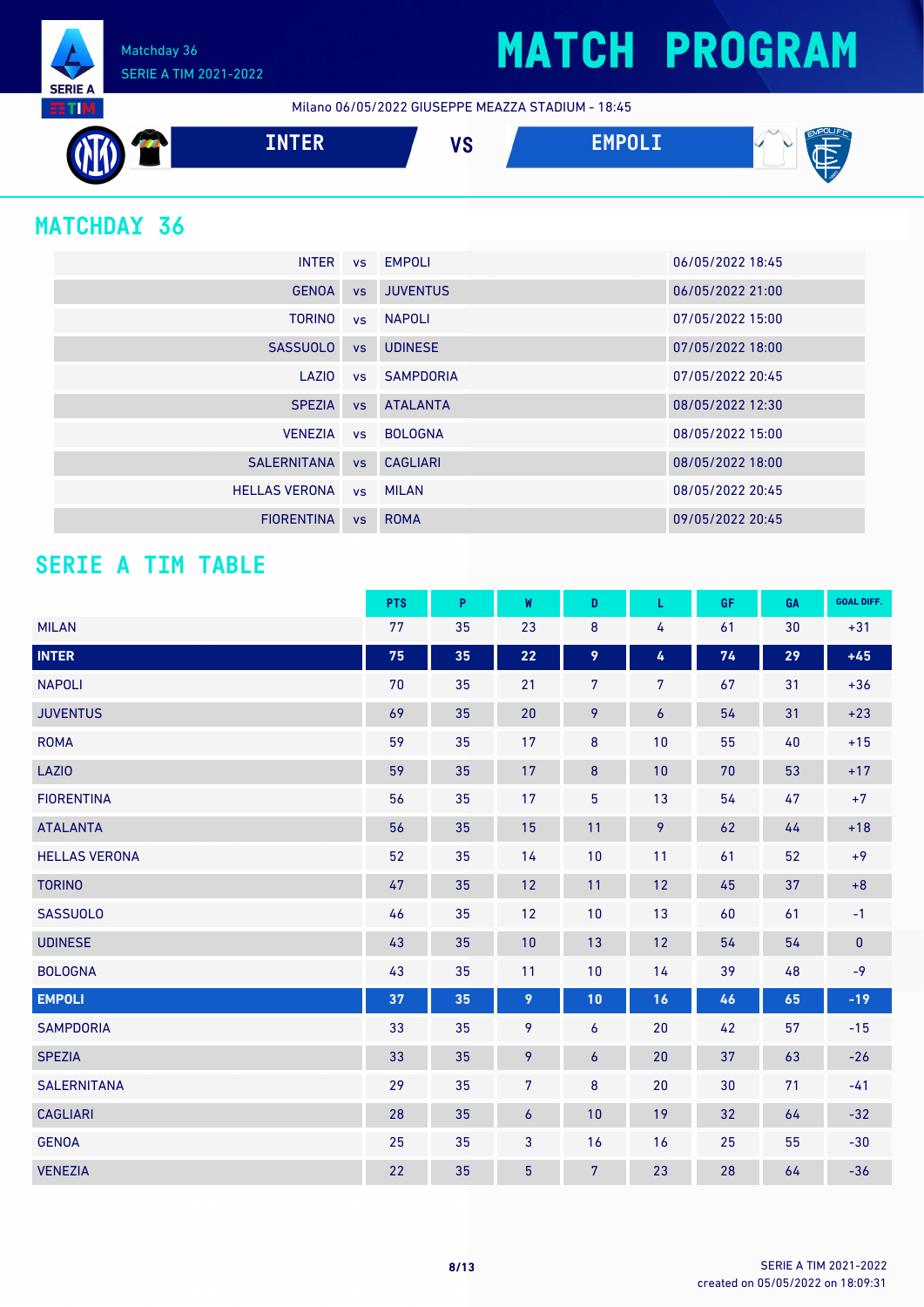

### **MATCH PROGRAM**

Milano 06/05/2022 GIUSEPPE MEAZZA STADIUM - 18:45



### **PLAYERS RANKING**

|                | <b>TOP SCORERS</b> | <b>Goals(Penalties)</b> |       |
|----------------|--------------------|-------------------------|-------|
| 1              | C. IMMOBILE        | LAZ                     | 27(7) |
| $\mathcal{P}$  | D. VLAHOVIC        | <b>JUV</b>              | 23(5) |
| 3              | <b>L. MARTINEZ</b> | <b>INT</b>              | 17(3) |
| 4              | <b>G. SIMEONE</b>  | <b>VER</b>              | 16(0) |
| 5.             | <b>T. ABRAHAM</b>  | <b>ROM</b>              | 15(2) |
| 6              | <b>D. BERARDI</b>  | <b>SAS</b>              | 14(6) |
| 7              | V. OSIMHEN         | <b>NAP</b>              | 13(0) |
| 7              | M. ARNAUTOVIC      | <b>BOL</b>              | 13(2) |
| 7              | <b>G. SCAMACCA</b> | <b>SAS</b>              | 13(1) |
| $\overline{7}$ | E. DZEKO           | <b>INT</b>              | 13(0) |

#### **TEAMS RANKING**

|                | <b>TEAMS RANKING</b>  | <b>Goals - Goals per game</b> |                |
|----------------|-----------------------|-------------------------------|----------------|
| 1              | <b>INTER</b>          | 74                            | 2.11           |
| $\overline{2}$ | <b>LAZIO</b>          | 70                            | $\overline{2}$ |
| 3              | <b>NAPOLI</b>         | 67                            | 1.91           |
| 4              | <b>ATALANTA</b>       | 62                            | 1.77           |
| 5              | <b>HELLAS VERONA</b>  | 61                            | 1.74           |
| 5              | <b>MILAN</b>          | 61                            | 1.74           |
| 7              | <b>SASSUOLO</b>       | 60                            | 1.71           |
| 8              | <b>ROMA</b>           | 55                            | 1.57           |
| 9              | <b>FIORENTINA</b>     | 54                            | 1.54           |
| 9              | <b>JUVENTUS</b>       | 54                            | 1.54           |
| 9              | <b>UDINESE</b>        | 54                            | 1.54           |
| 12             | <b>EMPOLI</b>         | 46                            | 1.31           |
|                | 13 TORINO             | 45                            | 1.29           |
|                | <b>14 SAMPDORIA</b>   | 42                            | 1.2            |
| 15             | <b>BOLOGNA</b>        | 39                            | 1.11           |
|                | 16 SPEZIA             | 37                            | 1.06           |
|                | <b>17 CAGLIARI</b>    | 32                            | 0.91           |
|                | <b>18 SALERNITANA</b> | 30                            | 0.86           |
|                | 19 VENEZIA            | 28                            | 0.8            |
| 20             | <b>GENOA</b>          | 25                            | 0.71           |

|                | <b>TEAMS RANKING</b> | Att.-On Target-Off Target-Blocked |         |     |     |
|----------------|----------------------|-----------------------------------|---------|-----|-----|
| 1              | <b>INTER</b>         |                                   | 596 225 | 216 | 155 |
| $\overline{2}$ | <b>MILAN</b>         | 552                               | 170     | 225 | 157 |
| 3              | <b>NAPOLI</b>        | 541                               | 182     | 209 | 150 |
| 4              | <b>ATALANTA</b>      | 535                               | 158     | 212 | 165 |
| 5              | <b>ROMA</b>          | 534                               | 175     | 204 | 155 |
| 6              | <b>SASSUOLO</b>      | 530                               | 197     | 186 | 147 |
| 7              | <b>JUVENTUS</b>      | 506                               | 166     | 220 | 120 |
| 8              | <b>FIORENTINA</b>    | 476                               | 174     | 189 | 113 |
| 9              | <b>EMPOLI</b>        | 470                               | 153     | 178 | 139 |
| 10             | <b>UDINESE</b>       | 460                               | 164     | 175 | 121 |
| 11             | <b>TORINO</b>        | 442                               | 144     | 182 | 116 |
| 12             | <b>HELLAS VERONA</b> | 432                               | 145     | 172 | 115 |
| 13             | LAZI <sub>0</sub>    | 401                               | 171     | 147 | 83  |
| 14             | <b>BOLOGNA</b>       | 397                               | 133     | 166 | 98  |
| 15             | <b>CAGLIARI</b>      | 374                               | 112     | 158 | 104 |
| 16             | <b>SAMPDORIA</b>     | 362                               | 115     | 151 | 96  |
| 17             | <b>GENOA</b>         | 357                               | 101     | 159 | 97  |
| 18             | <b>SPEZIA</b>        | 354                               | 123     | 133 | 98  |
| 19             | <b>SALERNITANA</b>   | 346                               | 115     | 137 | 94  |
| 20             | <b>VENEZIA</b>       | 316                               | 104     | 140 | 72  |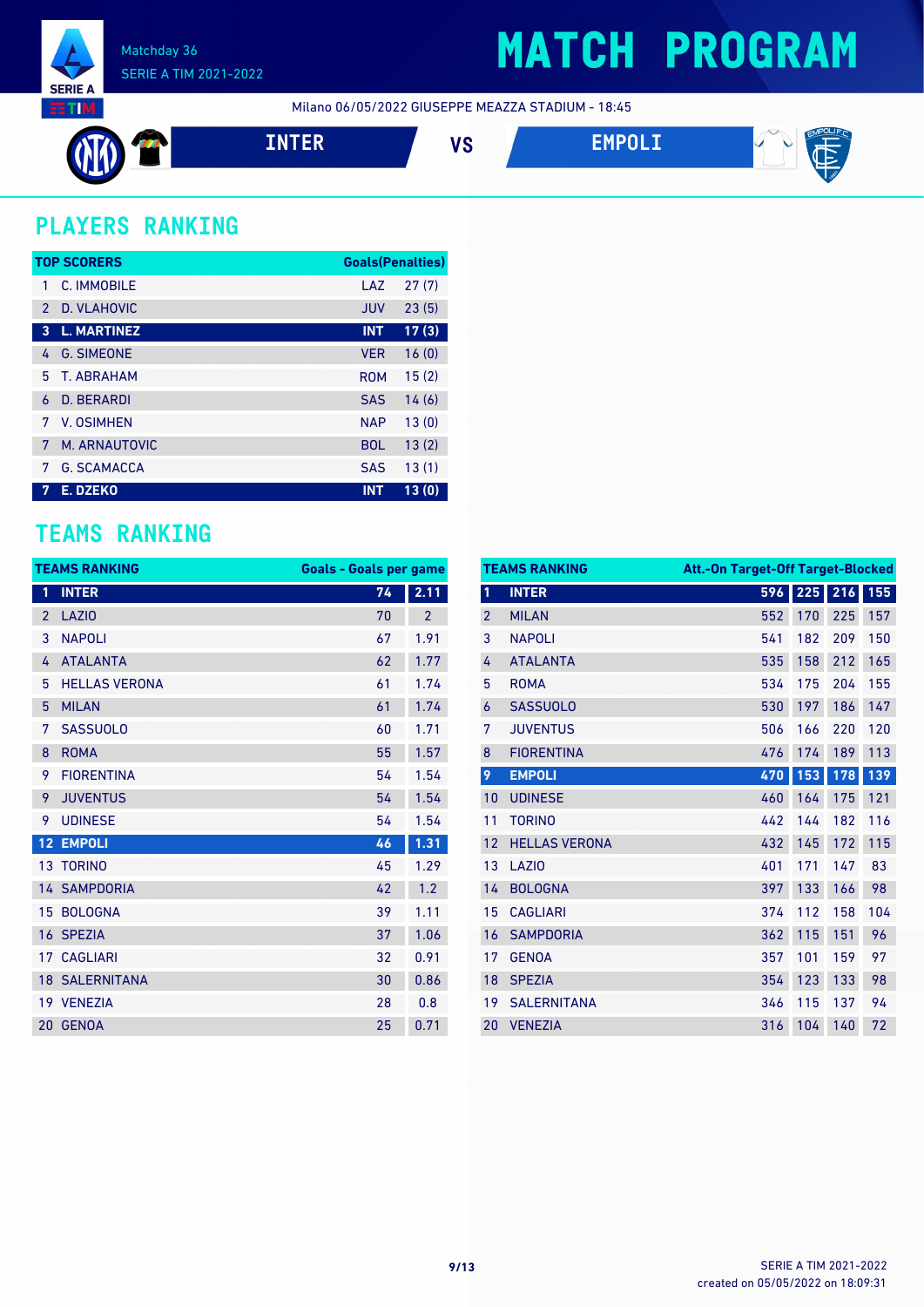

# **MATCH PROGRAM**

Milano 06/05/2022 GIUSEPPE MEAZZA STADIUM - 18:45







| <b>TEAMS RANKING</b>   | <b>Assists - Avg</b> |      |
|------------------------|----------------------|------|
| 1 INTER                | 50                   | 1.43 |
| 2 LAZIO                | 45                   | 1.29 |
| <b>3 NAPOLI</b>        | 44                   | 1.26 |
| <b>4 ATALANTA</b>      | 42                   | 1.20 |
| <b>5 HELLAS VERONA</b> | 38                   | 1.09 |
| <b>6 JUVENTUS</b>      | 35                   | 1.00 |
| 7 SASSUOLO             | 33                   | 0.94 |
| <b>7 UDINESE</b>       | 33                   | 0.94 |
| 9 BOLOGNA              | 32                   | 0.91 |
| 10 MILAN               | 31                   | 0.89 |
| 10 ROMA                | 31                   | 0.89 |
| <b>12 FIORENTINA</b>   | 30                   | 0.86 |
| <b>13 SAMPDORIA</b>    | 26                   | 0.74 |
| <b>14 TORINO</b>       | 25                   | 0.71 |
| <b>15 CAGLIARI</b>     | 22                   | 0.63 |
| <b>15 EMPOLI</b>       | 22                   | 0.63 |
| <b>17 SPEZIA</b>       | 21                   | 0.60 |
| <b>17 VENEZIA</b>      | 21                   | 0.62 |
| 19 GENOA               | 18                   | 0.51 |
| <b>19 SALERNITANA</b>  | 18                   | 0.53 |
|                        |                      |      |

|                | <b>TEAMS RANKING</b><br><b>Key Passes*</b> |       |  |
|----------------|--------------------------------------------|-------|--|
| 1              | <b>INTER</b>                               | 11.03 |  |
| $\overline{2}$ | <b>ATALANTA</b>                            | 10.74 |  |
| 3              | <b>NAPOLI</b>                              | 10.69 |  |
| 4              | <b>MILAN</b>                               | 10.4  |  |
| 5              | <b>SASSUOLO</b>                            | 10.2  |  |
| 6              | <b>ROMA</b>                                | 10.17 |  |
| 7              | <b>JUVENTUS</b>                            | 9.54  |  |
| 8              | <b>FIORENTINA</b>                          | 9.37  |  |
| 9              | <b>TORINO</b>                              | 8.8   |  |
| 10             | <b>UDINESE</b>                             | 8.57  |  |
| 11             | <b>EMPOLI</b>                              | 8.51  |  |
|                | 12 BOLOGNA                                 | 8.11  |  |
|                | <b>13 HELLAS VERONA</b>                    | 7.66  |  |
|                | 14 CAGLIARI                                | 7.2   |  |
|                | 14 LAZIO                                   | 7.2   |  |
|                | <b>16 SAMPDORIA</b>                        | 7.03  |  |
| 17             | <b>SPEZIA</b>                              | 6.69  |  |
|                | 18 GENOA                                   | 6.6   |  |
|                | <b>19 SALERNITANA</b>                      | 6.49  |  |
|                | 20 VENEZIA                                 | 5.71  |  |

\* Valori medi per partita.

|                | <b>TEAMS RANKING</b>    | <b>Passes completed - % *</b> |    |
|----------------|-------------------------|-------------------------------|----|
| 1              | LAZI <sub>0</sub>       | 493.23                        | 87 |
| $\overline{2}$ | <b>NAPOLI</b>           | 490.69                        | 87 |
| 3              | <b>INTER</b>            | 451.03                        | 86 |
| 4              | <b>SASSUOLO</b>         | 429.49                        | 85 |
| 5              | <b>FIORENTINA</b>       | 426.6                         | 85 |
| 6              | <b>ATALANTA</b>         | 419.14                        | 82 |
| 7              | <b>JUVENTUS</b>         | 415.97                        | 85 |
| 8              | <b>MILAN</b>            | 396.03                        | 83 |
| 9              | <b>ROMA</b>             | 374.14                        | 83 |
| 10             | <b>BOLOGNA</b>          | 356.66                        | 81 |
| 11             | <b>TORINO</b>           | 343.77                        | 79 |
|                | <b>12 HELLAS VERONA</b> | 323.71                        | 77 |
|                | <b>13 SAMPDORIA</b>     | 313.94                        | 77 |
|                | <b>14 EMPOLI</b>        | 311.49                        | 79 |
|                | 15 SPEZIA               | 286.71                        | 77 |
|                | <b>16 UDINESE</b>       | 279.83                        | 78 |
|                | 17 VENEZIA              | 275.97                        | 78 |
|                | <b>18 CAGLIARI</b>      | 275.89                        | 75 |
|                | 19 GENOA                | 270.74                        | 73 |
|                | <b>20 SALERNITANA</b>   | 246.83                        | 76 |
|                | *Average Values         |                               |    |

| <b>TEAMS RANKING</b><br>Recoveries* |                            |       |
|-------------------------------------|----------------------------|-------|
| 1                                   | <b>HELLAS VERONA</b>       | 63.63 |
| $\overline{2}$                      | <b>ATALANTA</b>            | 60.03 |
| 3                                   | <b>GENOA</b>               | 58.09 |
| 4                                   | <b>MILAN</b>               | 55.89 |
| 5                                   | <b>TORINO</b>              | 54.4  |
| 6                                   | <b>SAMPDORIA</b>           | 53.77 |
| 7                                   | <b>INTER</b>               | 52.17 |
| 7                                   | <b>UDINESE</b>             | 52.17 |
| 9                                   | <b>JUVENTUS</b>            | 52.14 |
| 10                                  | <b>CAGLIARI</b>            | 51.89 |
| 11                                  | <b>EMPOLI</b>              | 51.83 |
|                                     | 12 ROMA                    | 51.37 |
|                                     | <b>13 NAPOLI</b>           | 50.97 |
|                                     | 14 SPEZIA                  | 50.86 |
|                                     | 15 BOLOGNA                 | 50.4  |
|                                     | <b>16 LAZIO</b>            | 50.17 |
|                                     | 17 SASSUOLO                | 49.77 |
|                                     | 18 VENEZIA                 | 49.31 |
|                                     | <b>19 FIORENTINA</b>       | 48.03 |
|                                     | <b>20 SALERNITANA</b>      | 46.97 |
|                                     | * Valori medi per partita. |       |

created on 05/05/2022 on 18:09:31 **10/13** SERIE A TIM 2021-2022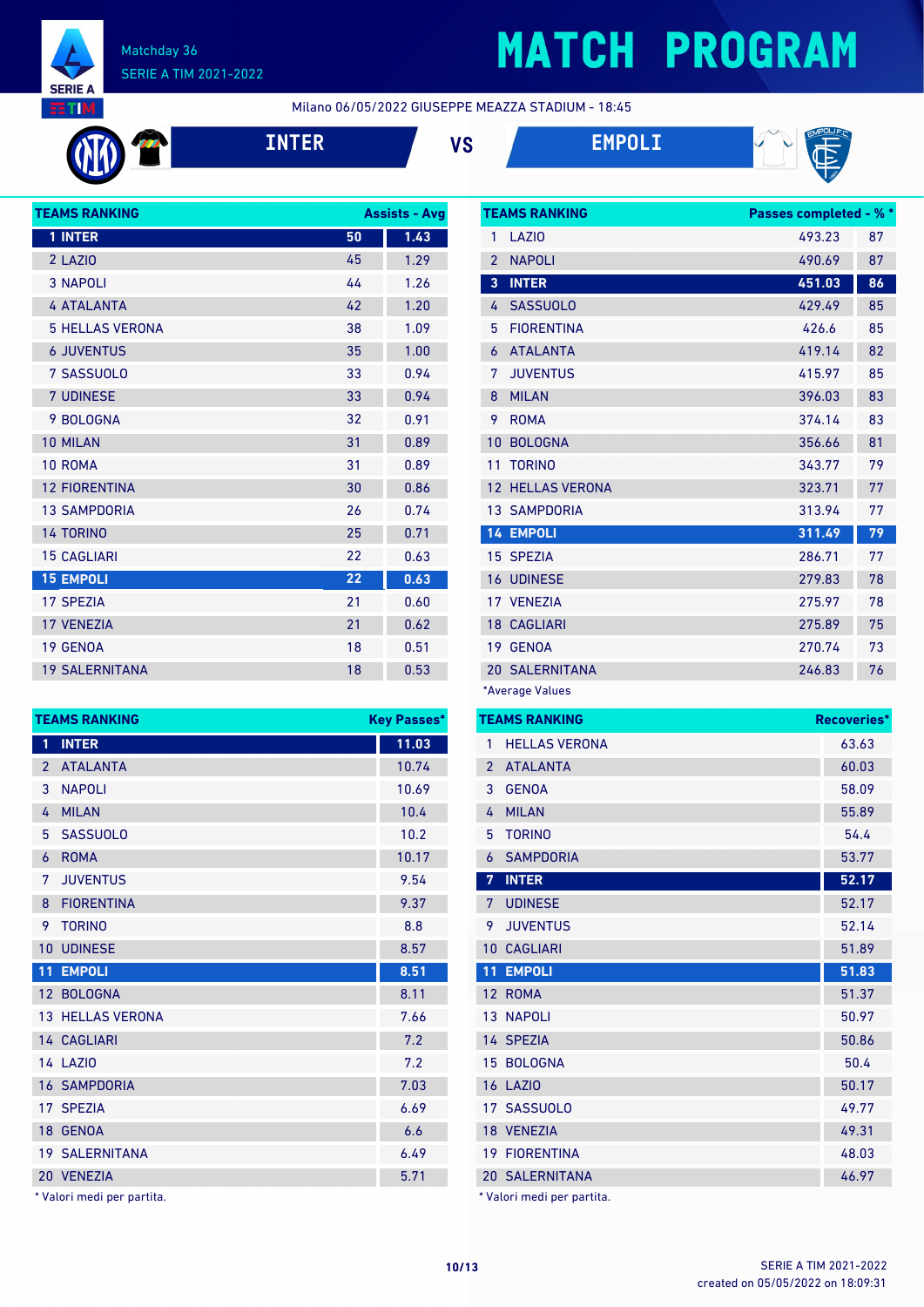

# **MATCH PROGRAM**

Milano 06/05/2022 GIUSEPPE MEAZZA STADIUM - 18:45



**INTER VS EMPOLI**





|                 | <b>TEAMS RANKING</b>    | <b>Tot. Saves - Average</b> |      |
|-----------------|-------------------------|-----------------------------|------|
| 1               | <b>SPEZIA</b>           | 132                         | 3.77 |
| $\overline{2}$  | <b>VENEZIA</b>          | 130                         | 3.82 |
| 3               | <b>EMPOLI</b>           | 129                         | 3.69 |
| 4               | <b>SALERNITANA</b>      | 128                         | 3.76 |
| 5               | <b>BOLOGNA</b>          | 119                         | 3.4  |
| 6               | <b>GENOA</b>            | 114                         | 3.26 |
| 7               | <b>CAGLIARI</b>         | 112                         | 3.2  |
| 8               | <b>SAMPDORIA</b>        | 111                         | 3.17 |
| 9               | <b>SASSUOLO</b>         | 102                         | 2.91 |
| 10              | <b>ROMA</b>             | 98                          | 2.8  |
| 11              | <b>NAPOLI</b>           | 96                          | 2.74 |
| 12 <sup>7</sup> | <b>INTER</b>            | 92                          | 2.63 |
|                 | <b>13 HELLAS VERONA</b> | 90                          | 2.57 |
|                 | 14 MILAN                | 89                          | 2.54 |
| 15              | <b>ATALANTA</b>         | 89                          | 2.54 |
| 16              | <b>UDINESE</b>          | 87                          | 2.49 |
| 17              | <b>LAZIO</b>            | 83                          | 2.37 |
| 18              | <b>JUVENTUS</b>         | 78                          | 2.23 |
| 19              | <b>FIORENTINA</b>       | 75                          | 2.14 |
| 20              | <b>TORINO</b>           | 71                          | 2.03 |
|                 |                         |                             |      |

|                | <b>TEAMS RANKING</b>  | AVG (Km) |
|----------------|-----------------------|----------|
| 1              | LAZI <sub>0</sub>     | 112.391  |
| $\overline{2}$ | <b>INTER</b>          | 111.527  |
| 3              | <b>EMPOLI</b>         | 111.287  |
| 4              | <b>ATALANTA</b>       | 111.119  |
| 5              | <b>HELLAS VERONA</b>  | 109.901  |
| 6              | <b>VENEZIA</b>        | 109.383  |
| 7              | <b>GENOA</b>          | 108.703  |
| 8              | <b>JUVENTUS</b>       | 108.144  |
| 9              | <b>ROMA</b>           | 107.852  |
| 10             | <b>CAGLIARI</b>       | 107.284  |
| 11             | <b>SPEZIA</b>         | 107.121  |
|                | <b>12 SALERNITANA</b> | 106.879  |
|                | 13 MILAN              | 106.757  |
|                | 14 TORINO             | 106.626  |
|                | <b>15 NAPOLI</b>      | 106.31   |
|                | <b>16 SAMPDORIA</b>   | 105.899  |
| 17             | <b>BOLOGNA</b>        | 105.433  |
|                | 18 SASSUOLO           | 105.376  |
| 19             | <b>FIORENTINA</b>     | 105.2    |
|                | <b>20 UDINESE</b>     | 103.721  |

|                 | <b>TEAMS RANKING</b>  | <b>Tot. Final Third Passes - Avg.</b> |        |
|-----------------|-----------------------|---------------------------------------|--------|
| 1               | <b>ATALANTA</b>       | 4256                                  | 121.6  |
| $\overline{2}$  | <b>NAPOLI</b>         | 3943                                  | 112.66 |
| 3               | <b>INTER</b>          | 3629                                  | 103.69 |
| 4               | LAZI <sub>0</sub>     | 3436                                  | 98.17  |
| 5               | <b>MILAN</b>          | 3268                                  | 93.37  |
| 6               | <b>TORINO</b>         | 3238                                  | 92.51  |
| 7               | <b>FIORENTINA</b>     | 3145                                  | 89.86  |
| 8               | <b>JUVENTUS</b>       | 3141                                  | 89.74  |
| 9               | <b>SASSUOLO</b>       | 3062                                  | 87.49  |
| 10              | <b>HELLAS VERONA</b>  | 3043                                  | 86.94  |
| 11              | <b>EMPOLI</b>         | 2767                                  | 79.06  |
| 12 <sup>2</sup> | <b>BOLOGNA</b>        | 2699                                  | 77.11  |
|                 | 13 ROMA               | 2691                                  | 76.89  |
|                 | <b>14 UDINESE</b>     | 2433                                  | 69.51  |
|                 | <b>15 SAMPDORIA</b>   | 2343                                  | 66.94  |
| 16              | <b>SPEZIA</b>         | 2116                                  | 60.46  |
| 17 <sup>1</sup> | <b>CAGLIARI</b>       | 2064                                  | 58.97  |
|                 | <b>18 SALERNITANA</b> | 1970                                  | 56.29  |
| 19 <sup>°</sup> | <b>GENOA</b>          | 1962                                  | 56.06  |
|                 | 20 VENEZIA            | 1812                                  | 51.77  |

|                | <b>TEAMS RANKING</b>  | <b>Tot. Dribbling - Average</b> |       |
|----------------|-----------------------|---------------------------------|-------|
| 1              | <b>MILAN</b>          | 427                             | 12.2  |
| $\overline{2}$ | <b>SASSUOLO</b>       | 370                             | 10.57 |
| 3              | <b>ATALANTA</b>       | 349                             | 9.97  |
| 4              | <b>JUVENTUS</b>       | 339                             | 9.69  |
| 5              | <b>UDINESE</b>        | 336                             | 9.6   |
| 6              | <b>NAPOLI</b>         | 332                             | 9.49  |
| 7              | <b>ROMA</b>           | 308                             | 8.8   |
| 8              | LAZIO                 | 303                             | 8.66  |
| 9              | <b>HELLAS VERONA</b>  | 302                             | 8.63  |
| 10             | <b>BOLOGNA</b>        | 299                             | 8.54  |
| 11             | <b>GENOA</b>          | 285                             | 8.14  |
|                | 12 VENEZIA            | 280                             | 8     |
| 13             | <b>EMPOLI</b>         | 279                             | 7.97  |
|                | <b>14 SALERNITANA</b> | 276                             | 7.89  |
|                | 15 SPEZIA             | 270                             | 7.71  |
| 16             | <b>FIORENTINA</b>     | 269                             | 7.69  |
|                | 17 TORINO             | 268                             | 7.66  |
| 18             | <b>INTER</b>          | 234                             | 6.69  |
|                | 19 CAGLIARI           | 233                             | 6.66  |
|                | <b>20 SAMPDORIA</b>   | 209                             | 5.97  |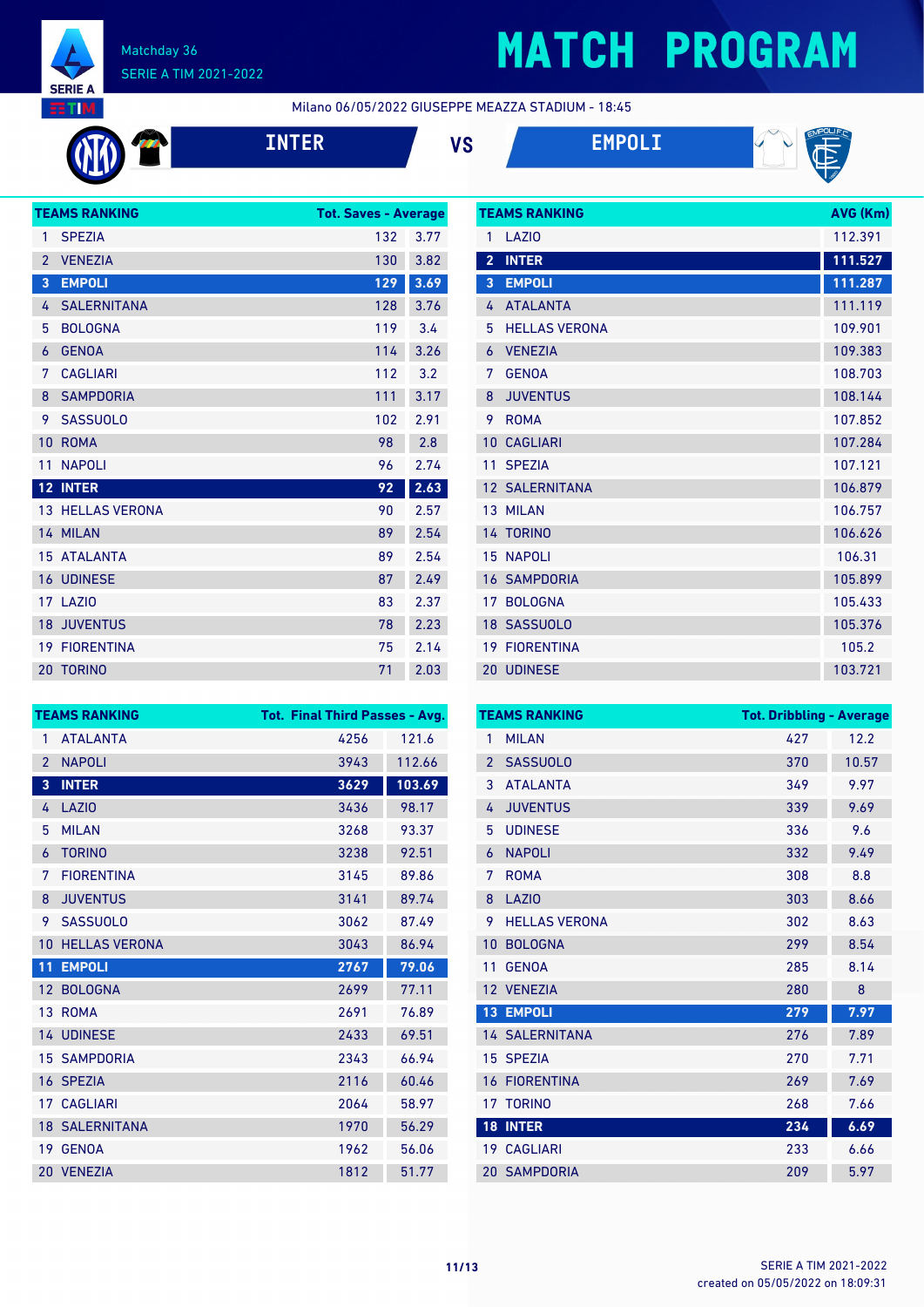

# **MATCH PROGRAM**

Milano 06/05/2022 GIUSEPPE MEAZZA STADIUM - 18:45









|                         | <b>RANKING SQUADRE</b> |                | <b>Penalties - Against</b> |
|-------------------------|------------------------|----------------|----------------------------|
| 1                       | <b>NAPOLI</b>          | 12             | 1                          |
| $\overline{\mathbf{2}}$ | <b>INTER</b>           | 11             | 4                          |
| 3                       | <b>FIORENTINA</b>      | 9              | 5                          |
| 4                       | <b>LAZIO</b>           | 9              | 6                          |
| 5                       | <b>HELLAS VERONA</b>   | 8              | 4                          |
| 6                       | <b>MILAN</b>           | 8              | 5                          |
| 7                       | <b>ROMA</b>            | 7              | 5                          |
| 8                       | <b>SASSUOLO</b>        | 7              | 8                          |
| 9                       | <b>EMPOLI</b>          | 7              | 9                          |
| 10                      | <b>GENOA</b>           | $\overline{6}$ | 4                          |
| 11                      | <b>JUVENTUS</b>        | 6              | 5                          |
|                         | 12 ATALANTA            | 6              | 6                          |
|                         | 13 TORINO              | 6              | 8                          |
|                         | <b>14 SAMPDORIA</b>    | 4              | 3                          |
|                         | 15 BOLOGNA             | 4              | 7                          |
|                         | <b>16 CAGLIARI</b>     | 4              | 9                          |
|                         | 17 SPEZIA              | 4              | 13                         |
|                         | <b>18 UDINESE</b>      | 3              | 6                          |
|                         | 19 VENEZIA             | 3              | 11                         |
|                         | <b>20 SALERNITANA</b>  | $\overline{2}$ | 7                          |
|                         |                        |                |                            |

| <b>RANKING SQUADRE</b> |                         |    | <b>Bench goals - Avg</b> |
|------------------------|-------------------------|----|--------------------------|
| 1                      | <b>ATALANTA</b>         | 13 | 1.00                     |
| $\overline{2}$         | <b>INTER</b>            | 12 | 1.20                     |
| $\overline{2}$         | <b>UDINESE</b>          | 12 | 1.00                     |
| 4                      | <b>ROMA</b>             | 10 | 1.11                     |
| 4                      | <b>TORINO</b>           | 10 | 1.25                     |
| 6                      | <b>NAPOLI</b>           | 9  | 1.00                     |
| 7                      | <b>SASSUOLO</b>         | 8  | 1.33                     |
| 8                      | <b>EMPOLI</b>           | 7  | 1.00                     |
| 8                      | <b>FIORENTINA</b>       | 7  | 1.00                     |
| 10                     | <b>BOLOGNA</b>          | 6  | 1.00                     |
| 10                     | <b>GENOA</b>            | 6  | 1.20                     |
| 10 <sup>1</sup>        | <b>JUVENTUS</b>         | 6  | 1.00                     |
| 10                     | <b>MILAN</b>            | 6  | 1.00                     |
|                        | 10 SPEZIA               | 6  | 1.00                     |
|                        | <b>15 SALERNITANA</b>   | 5  | 1.00                     |
| 15                     | <b>VENEZIA</b>          | 5  | 1.00                     |
|                        | <b>17 LAZIO</b>         | 4  | 1.00                     |
|                        | <b>18 CAGLIARI</b>      | 3  | 1.00                     |
|                        | <b>18 HELLAS VERONA</b> | 3  | 1.00                     |
|                        | <b>18 SAMPDORIA</b>     | 3  | 1.00                     |